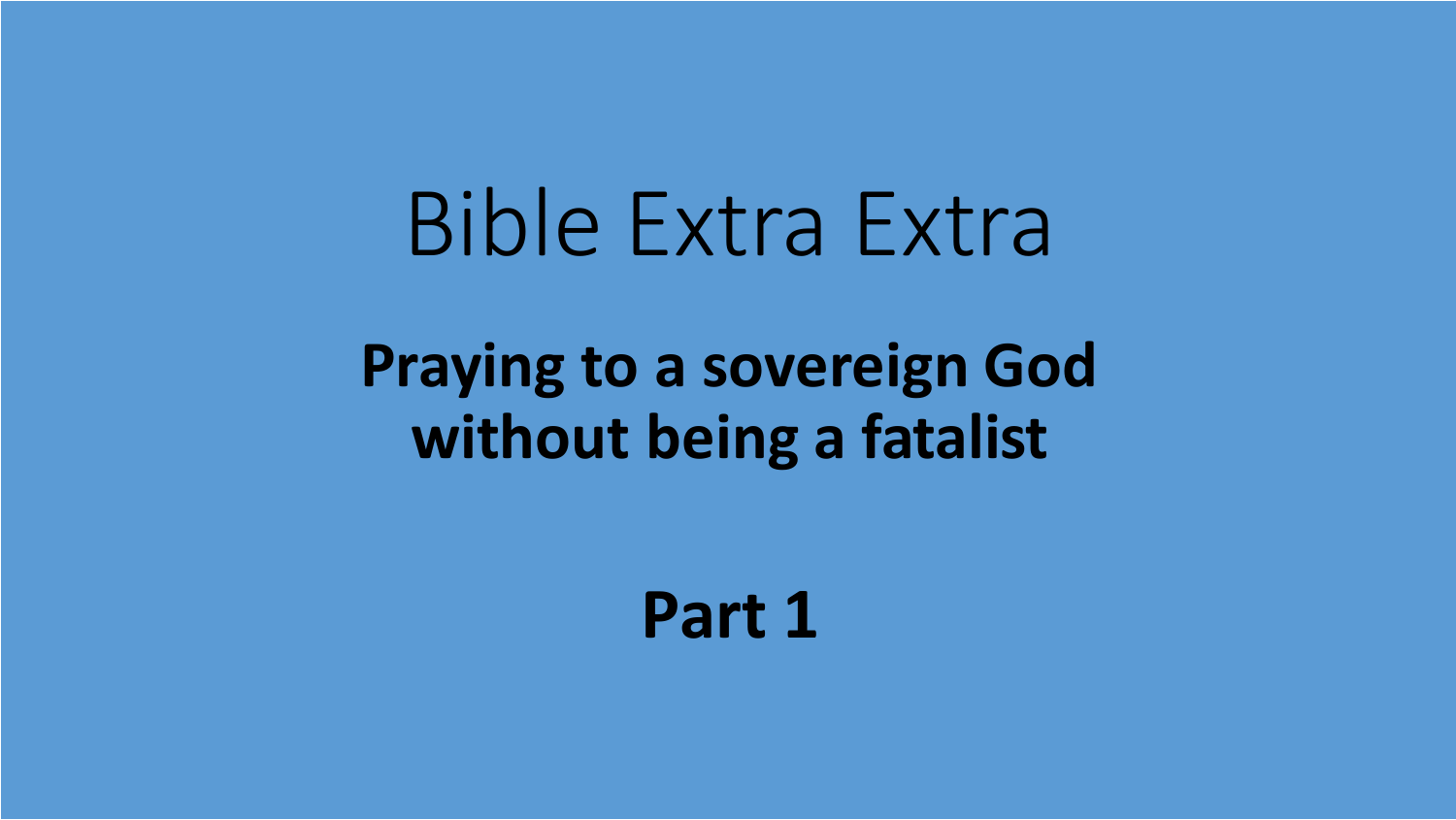# **EVERYTHING HAPPENS FOR A REASON**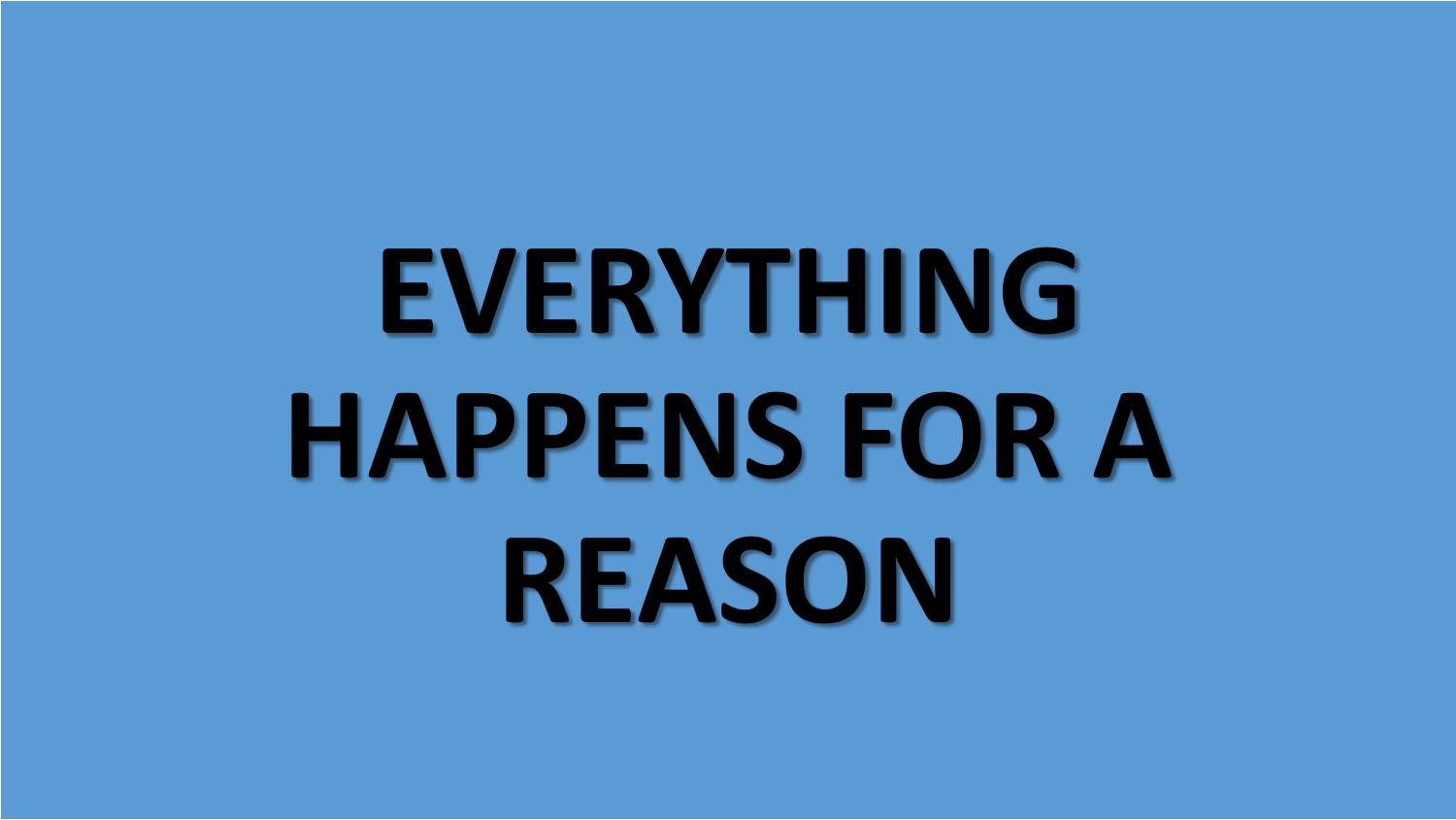- **God moves in a mysterious way His wonders to perform; He plants His footsteps in the sea And rides upon the storm.**
- **Deep in unfathomable mines Of never failing skill He treasures up His bright designs And works His sovereign will.**
- **Judge not the Lord by feeble sense, But trust Him for His grace; Behind a frowning providence He hides a smiling face.**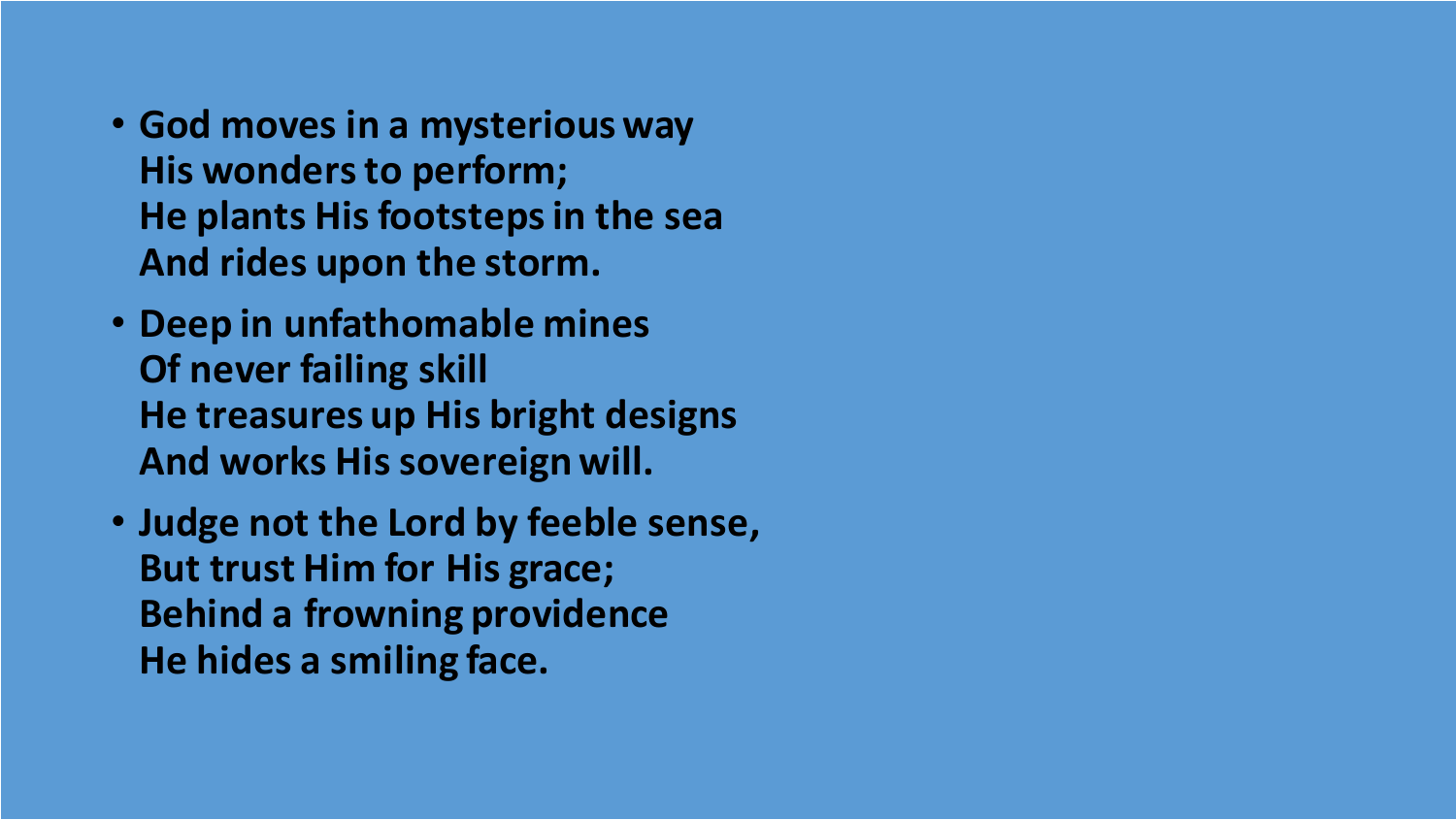Truly God claims omnipotence to himself, and would have us to acknowledge it. Not an omnipotence which may only act as a general principle of confused motion, as in ordering a stream to keep within the channel once prescribed to it, but one which is intent on individual and special movements. God is deemed omnipotent, not because he can act though he may cease or be idle, or because by a general instinct he continues the order of nature previously appointed; but because, governing heaven and earth by his providence, he so overrules all things that nothing happens without his counsel.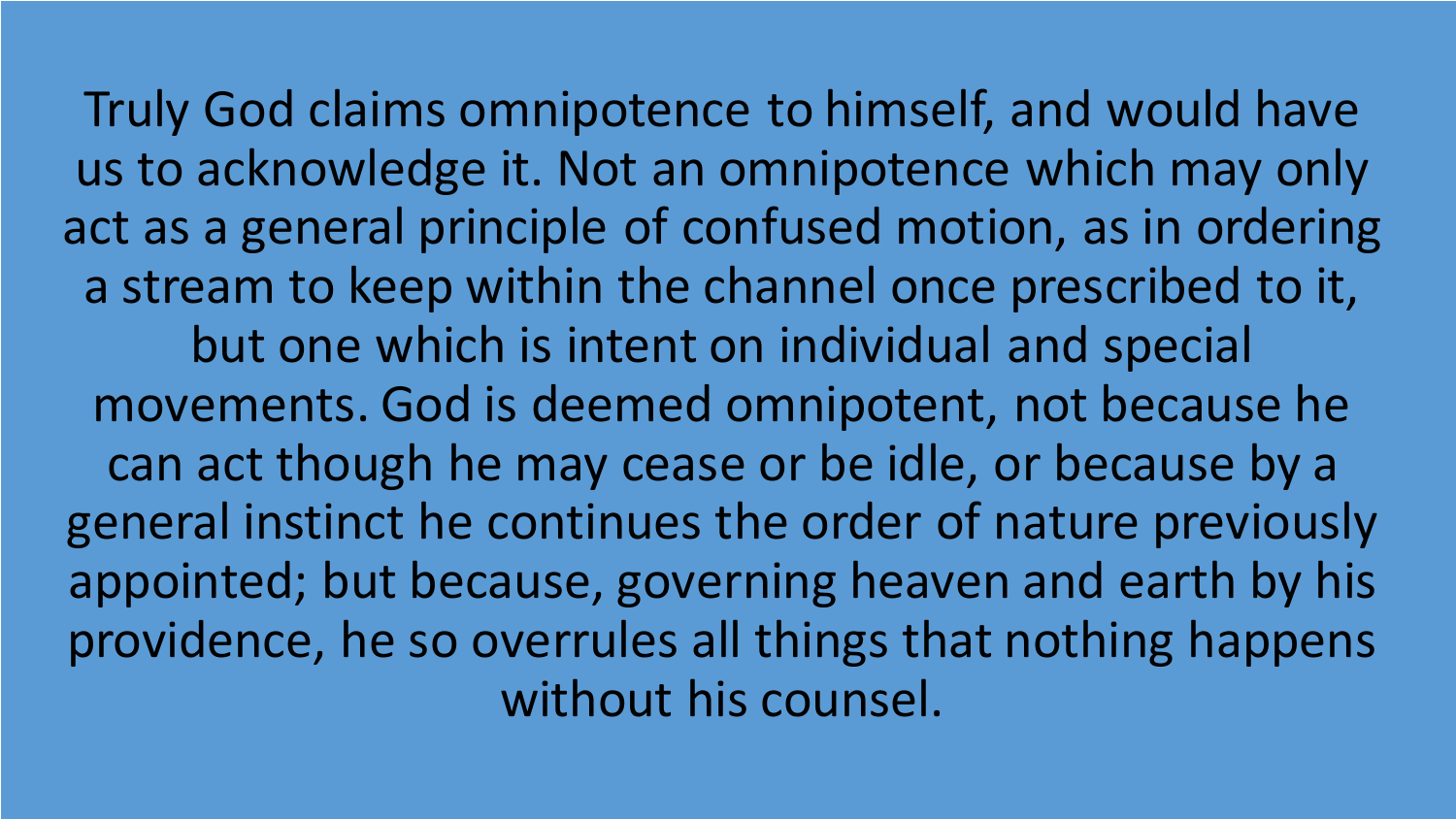If one falls among robbers, or ravenous beasts; if a sudden gust of wind at sea causes shipwreck; if one is struck down by the fall of a house or a tree; if another, when wandering through desert paths, meets with deliverance; or, after being tossed by the waves, arrives in port, and makes some wondrous hair—breadth escape from death — all these occurrences, prosperous as well as adverse, …. are governed by the secret counsel of God.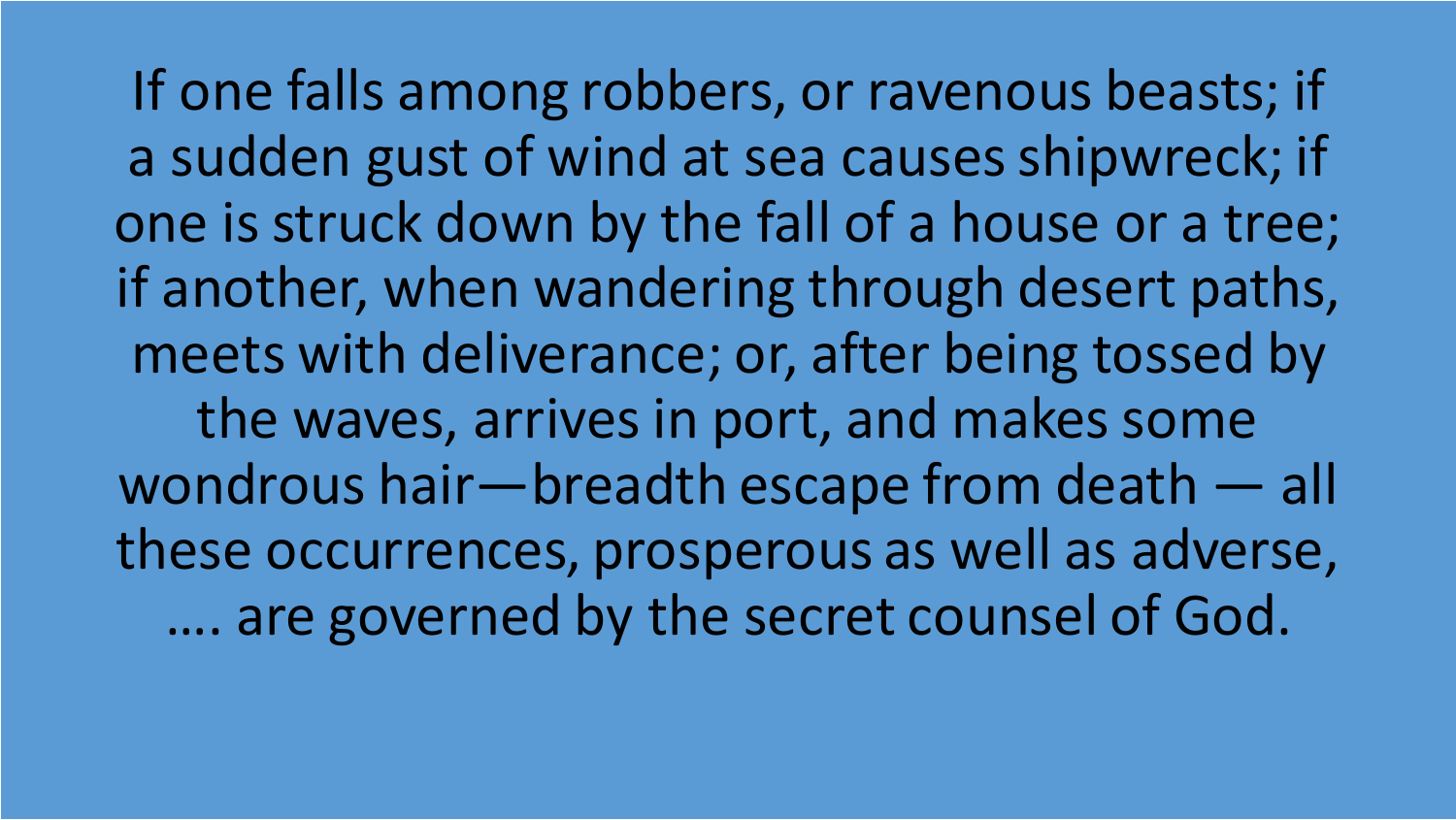"Some mothers have full and abundant breasts, but others are almost dry, as God wills to feed one more liberally but another more meagrely."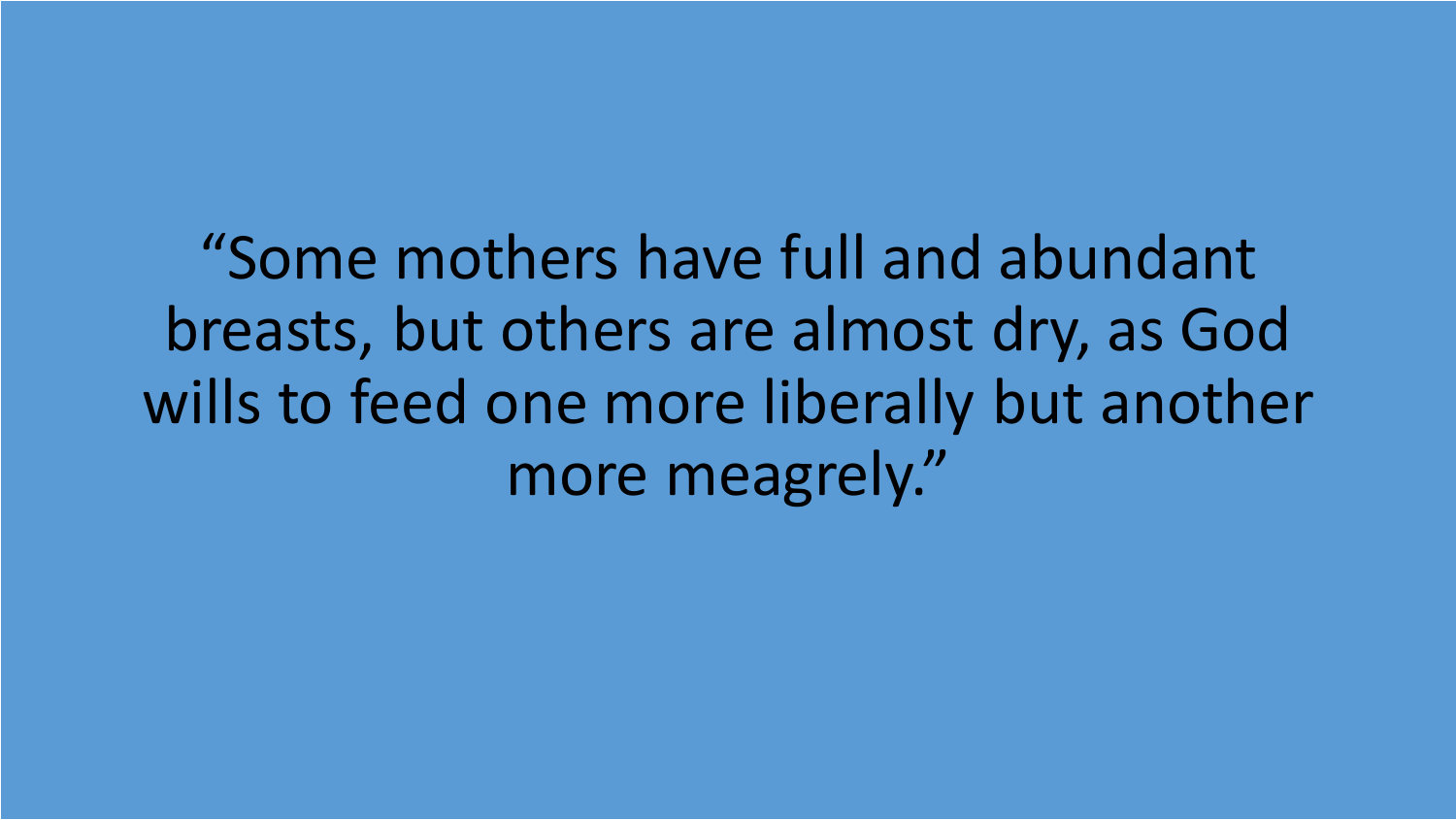"God, by his secret bridle, so holds and governs them that they cannot move even one of their fingers without accomplishing the work of God much more than their own."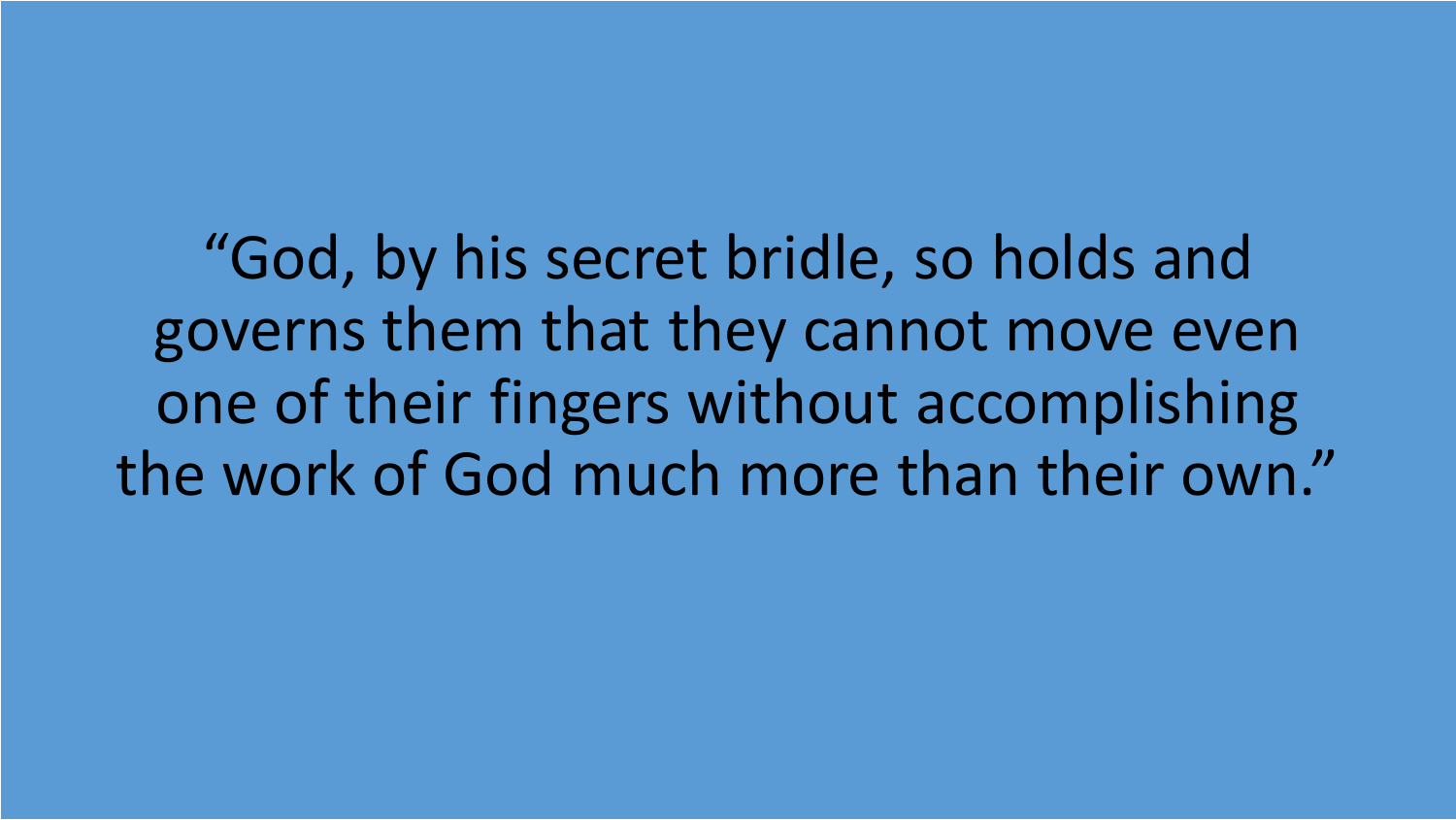"God, by holding Satan fast bound in obedience to his providence, turns him whither-so-ever he will."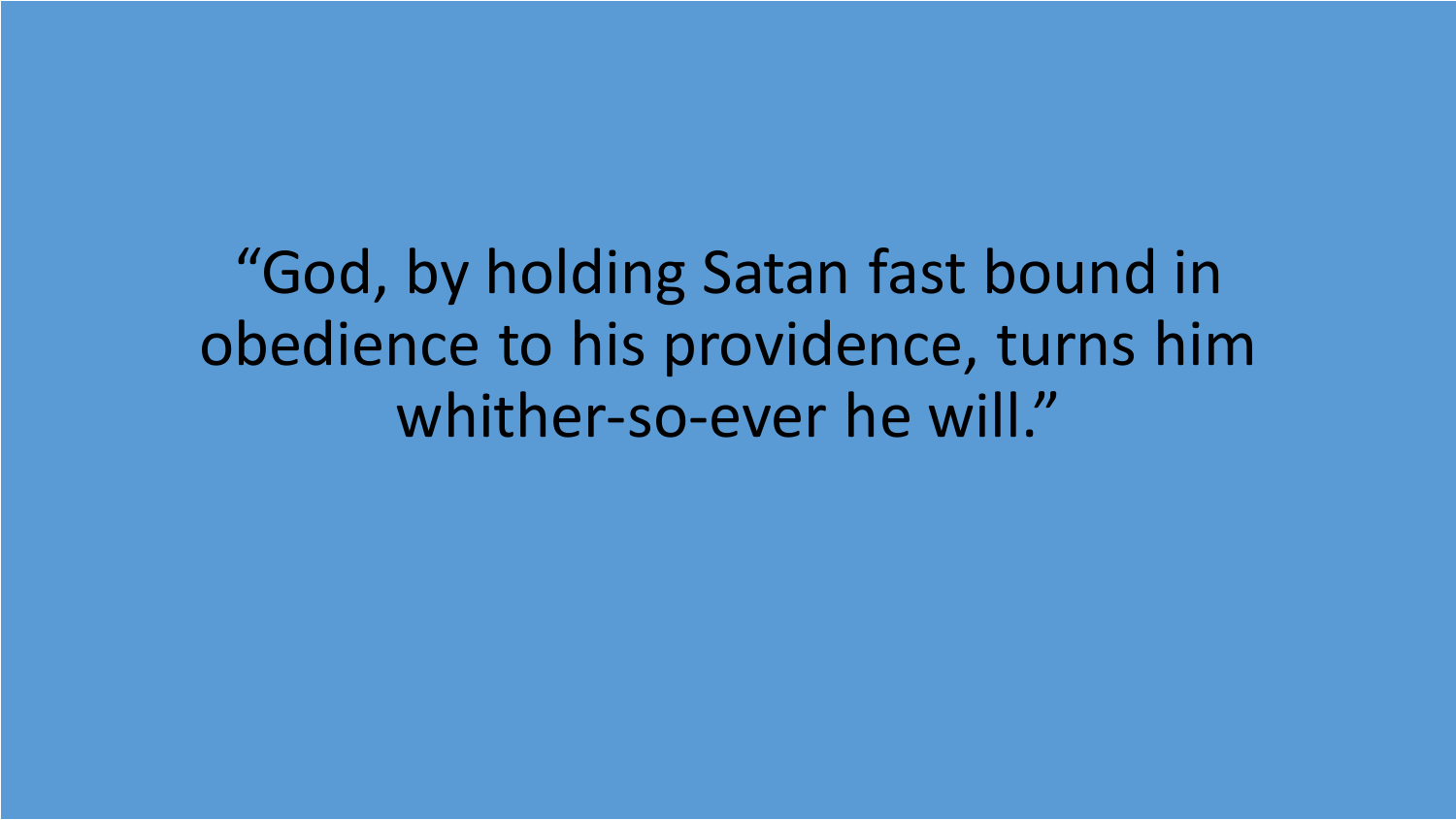#### Calvin:

"All are not created on equal terms, but some are preordained to eternal life, others to eternal damnation."

"Predestination we call the eternal decree of God, by which He hath determined in Himself what He would have to become of every individual of mankind. For they are not all created with a similar destiny; but eternal life is foreordained for some, and eternal damnation for others."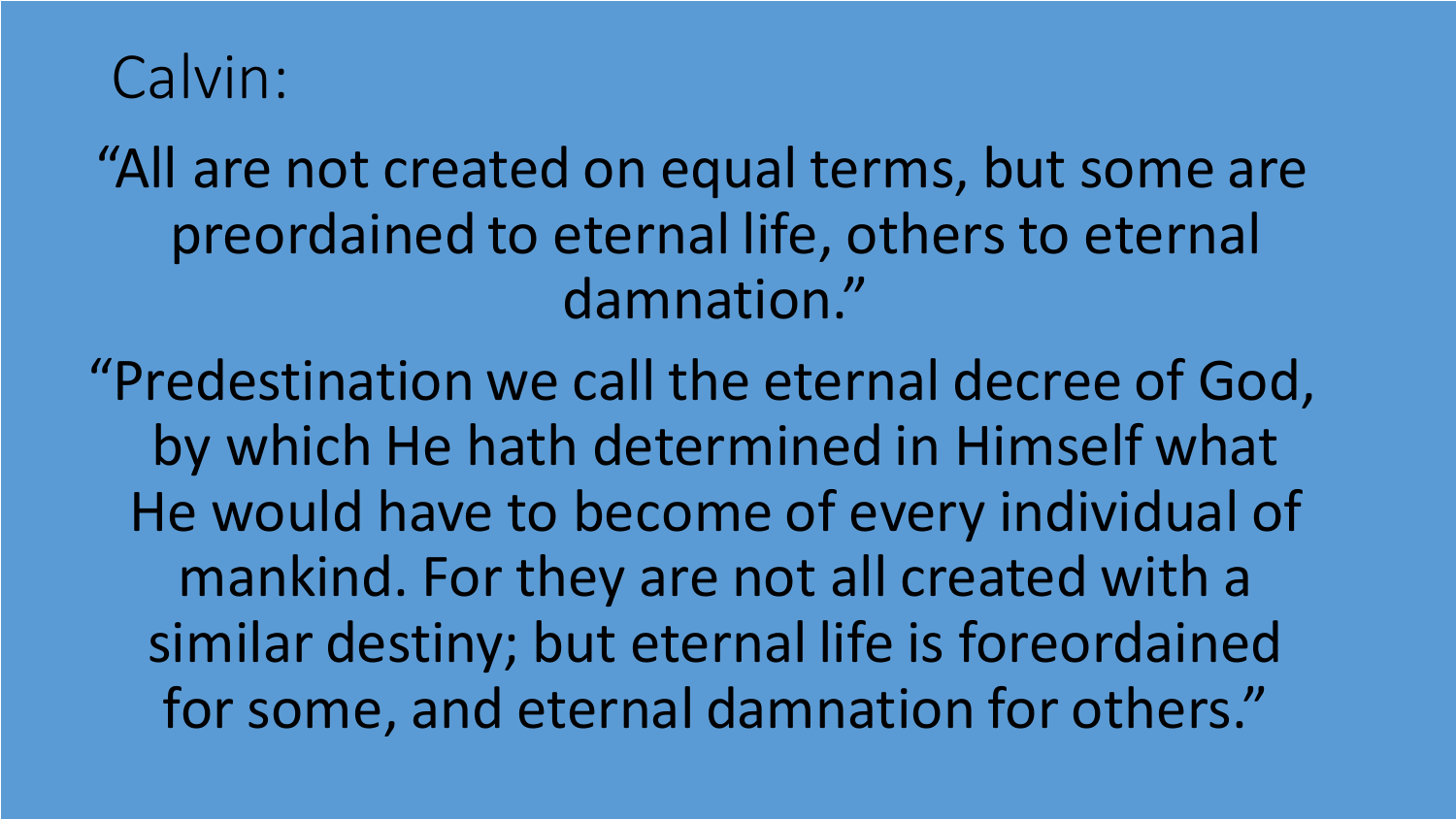### Calvin

"God, by his eternal and immutable counsel determined once and for all both whom He would admit to salvation, and whom He would condemn to destruction…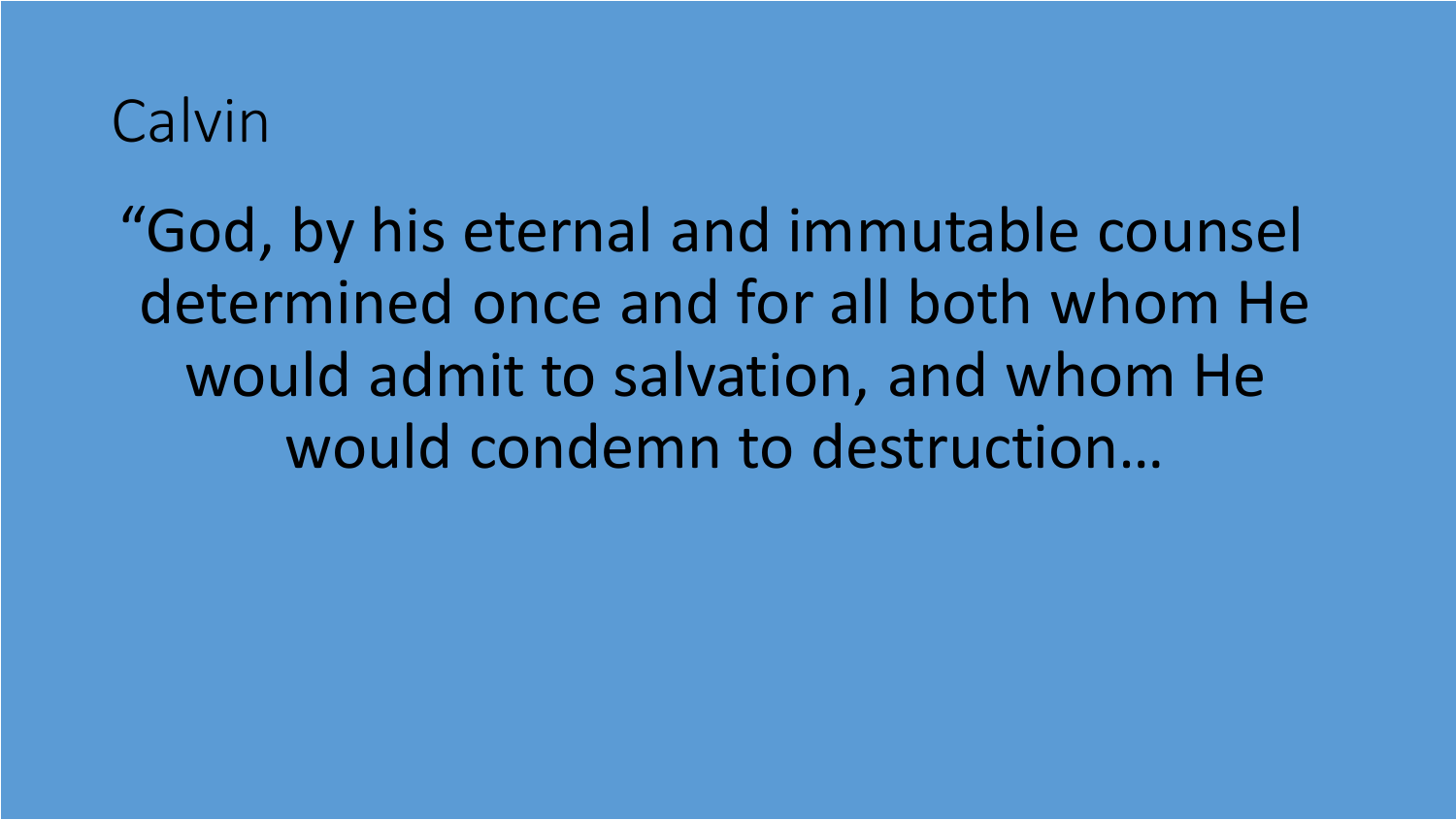#### Isa 46:10

Declaring the end from the beginning, and from ancient times things which have not been done, Saying, 'My purpose will be established, And I will accomplish all My good pleasure'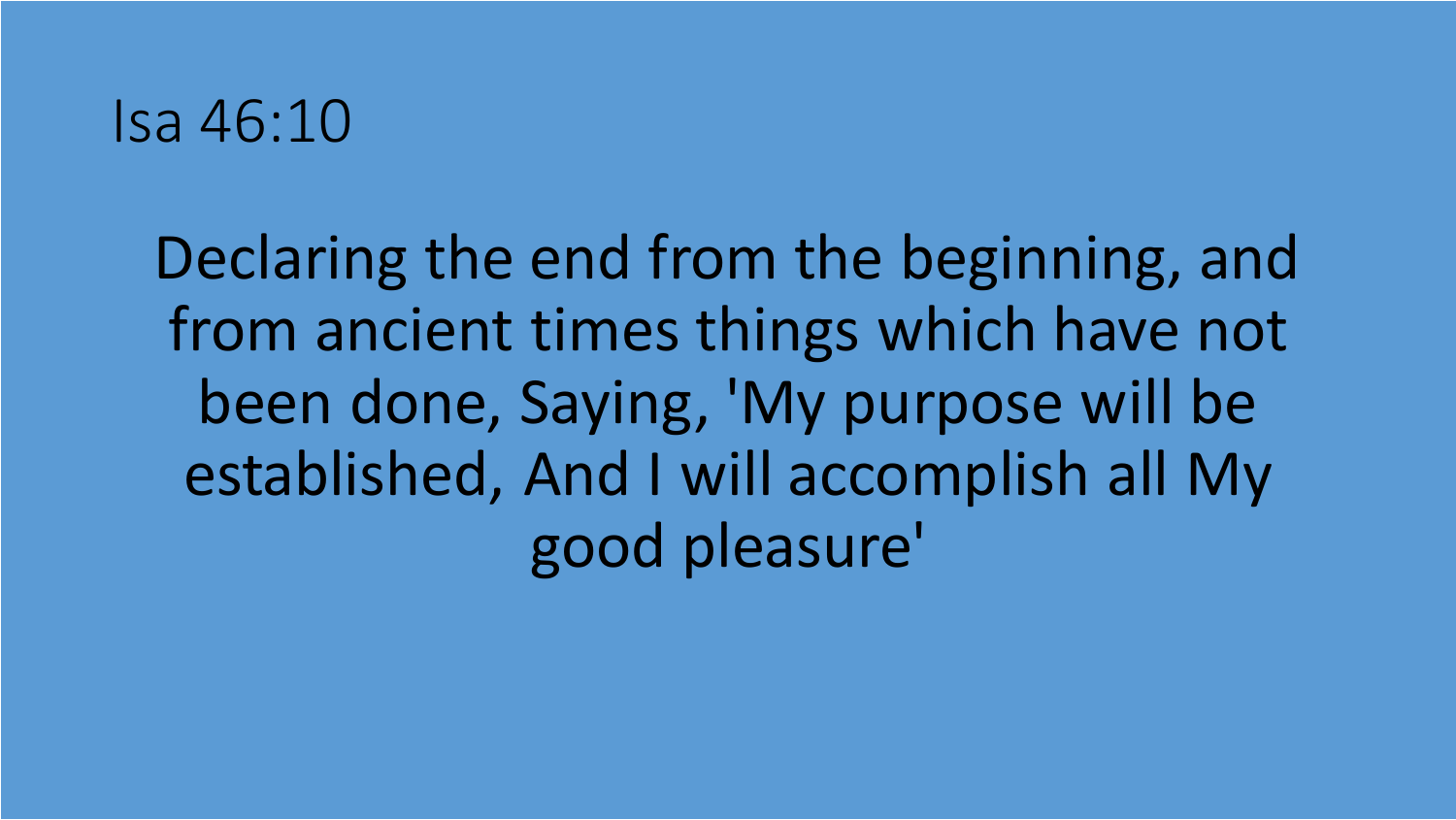#### Dan 4:35

"All the inhabitants of the earth are accounted as nothing, But He does according to His will in the host of heaven and among the inhabitants of earth; And no one can ward off His hand Or say to Him, 'What have You done?'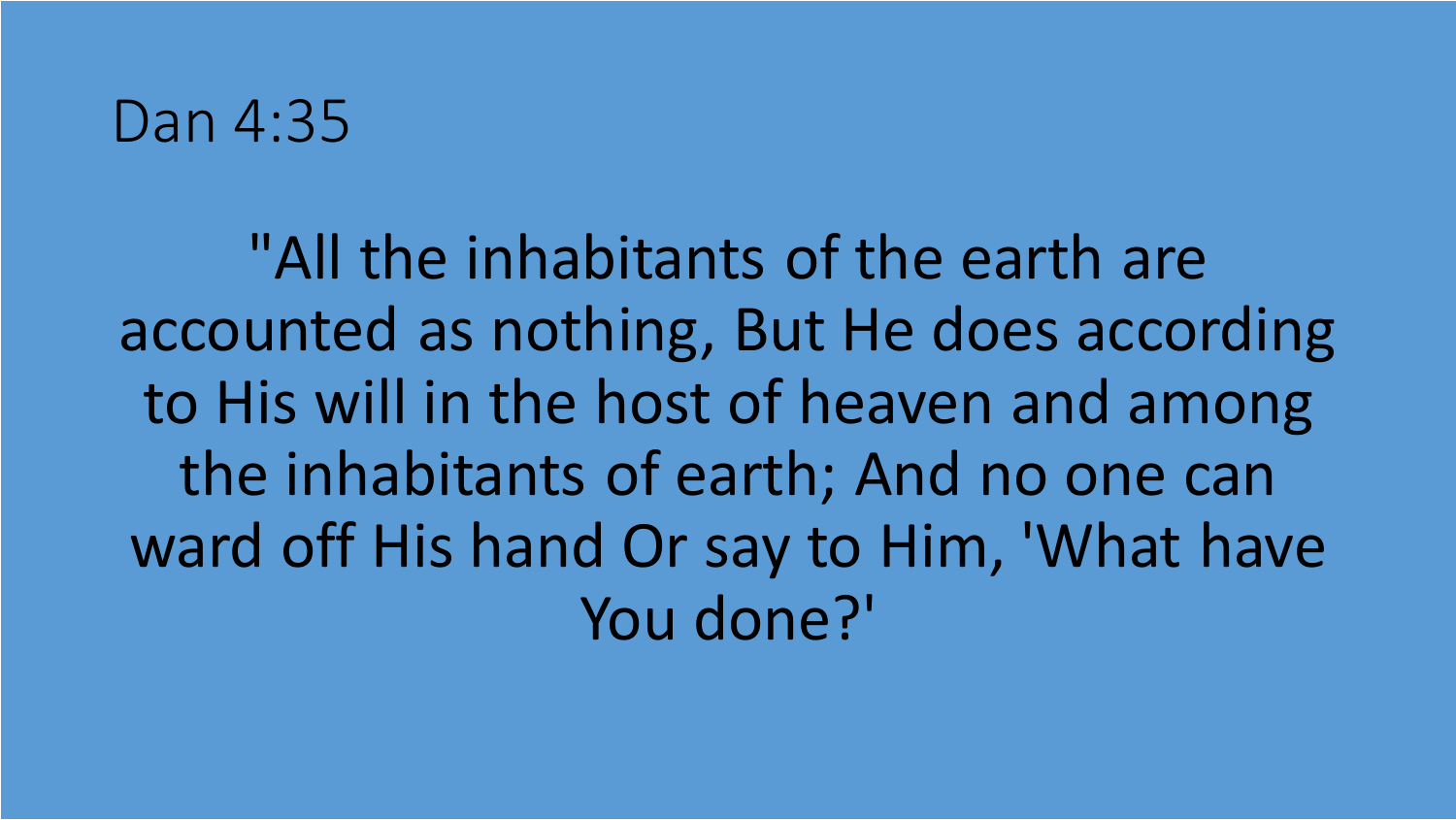#### Rom 9:19-21

You will say to me then, "Why does He still find fault? For who resists His will?" On the contrary, who are you, O man, who answers back to God? Shall what is formed say to him who formed it, "Why did you make me like this?" Does not the potter have a right over the clay, to make from the same lump one vessel for noble use and another for common use?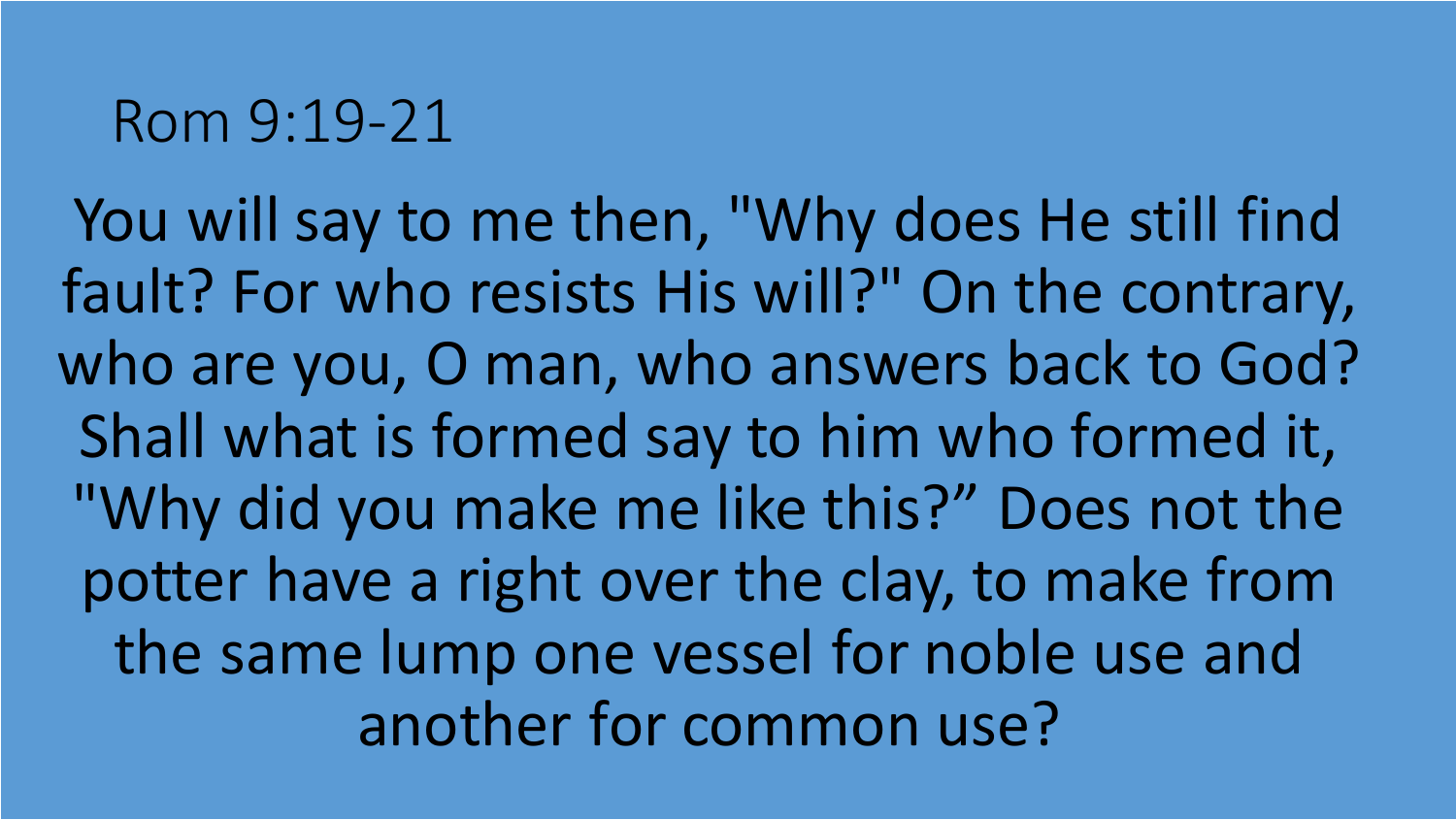#### 1 Chron 29:11

"Yours, O LORD, is the greatness and the power and the glory and the victory and the majesty, indeed everything that is in the heavens and the earth; Yours is the dominion, O LORD, and You exalt Yourself as head over all.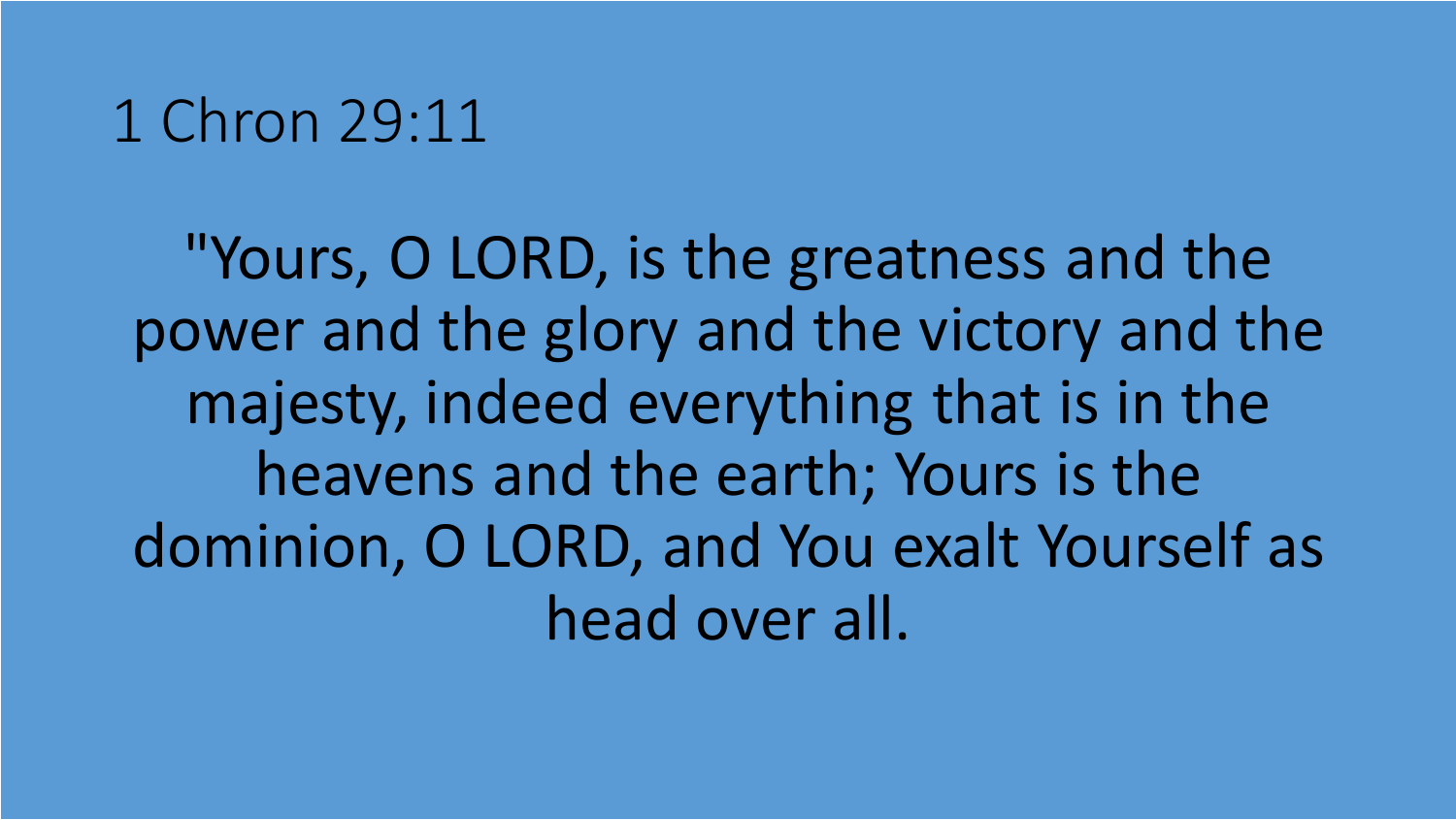#### Mt 10:29-30

"Are not two sparrows sold for a cent? And yet not one of them will fall to the ground apart from your Father. "But the very hairs of your head are all numbered.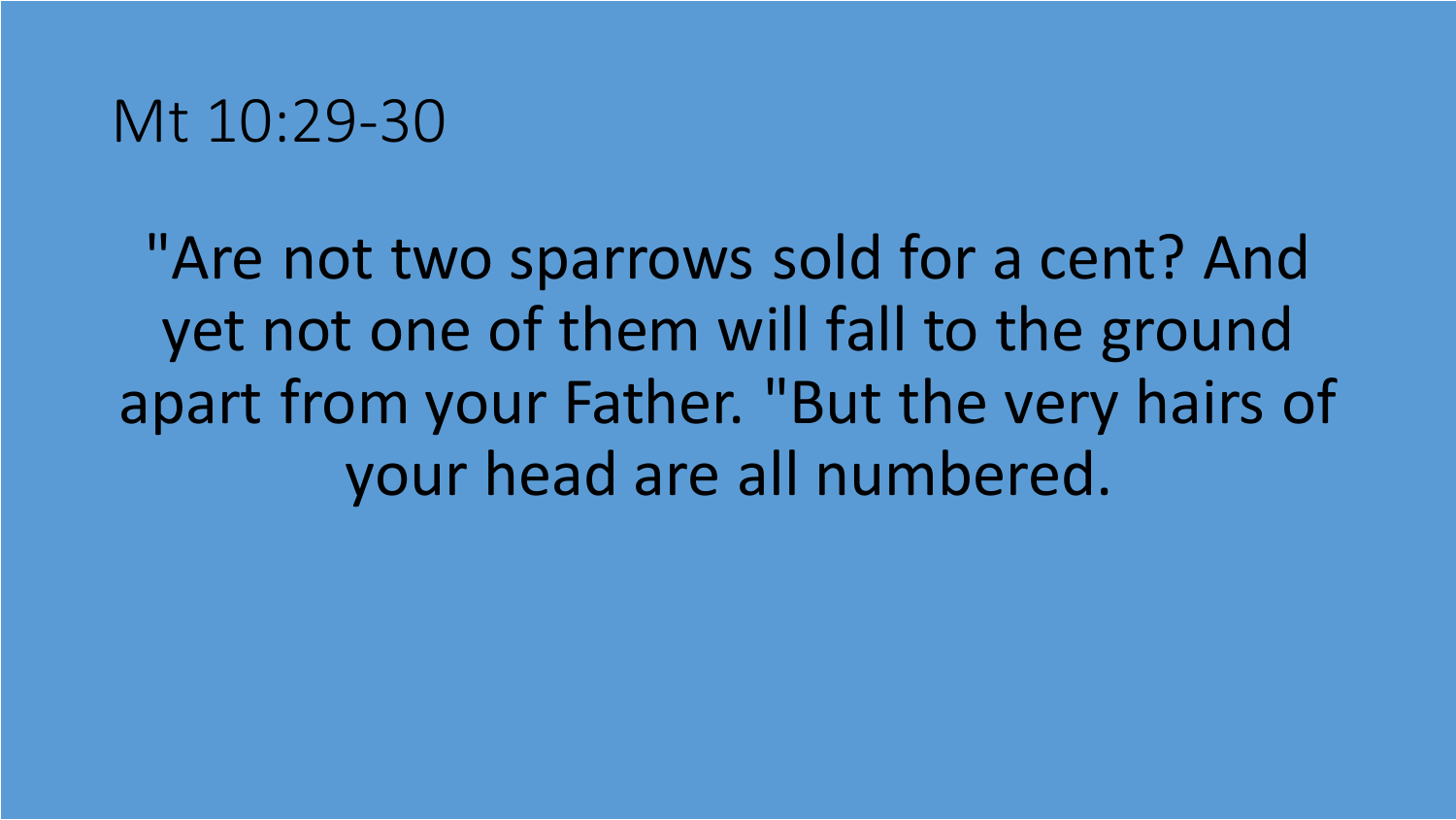### 2 Chron 20:6

"O Lord, God of our fathers, are you not God in heaven? You rule over all the kingdoms of the nations. In your hand are power and might, so that none is able to withstand you."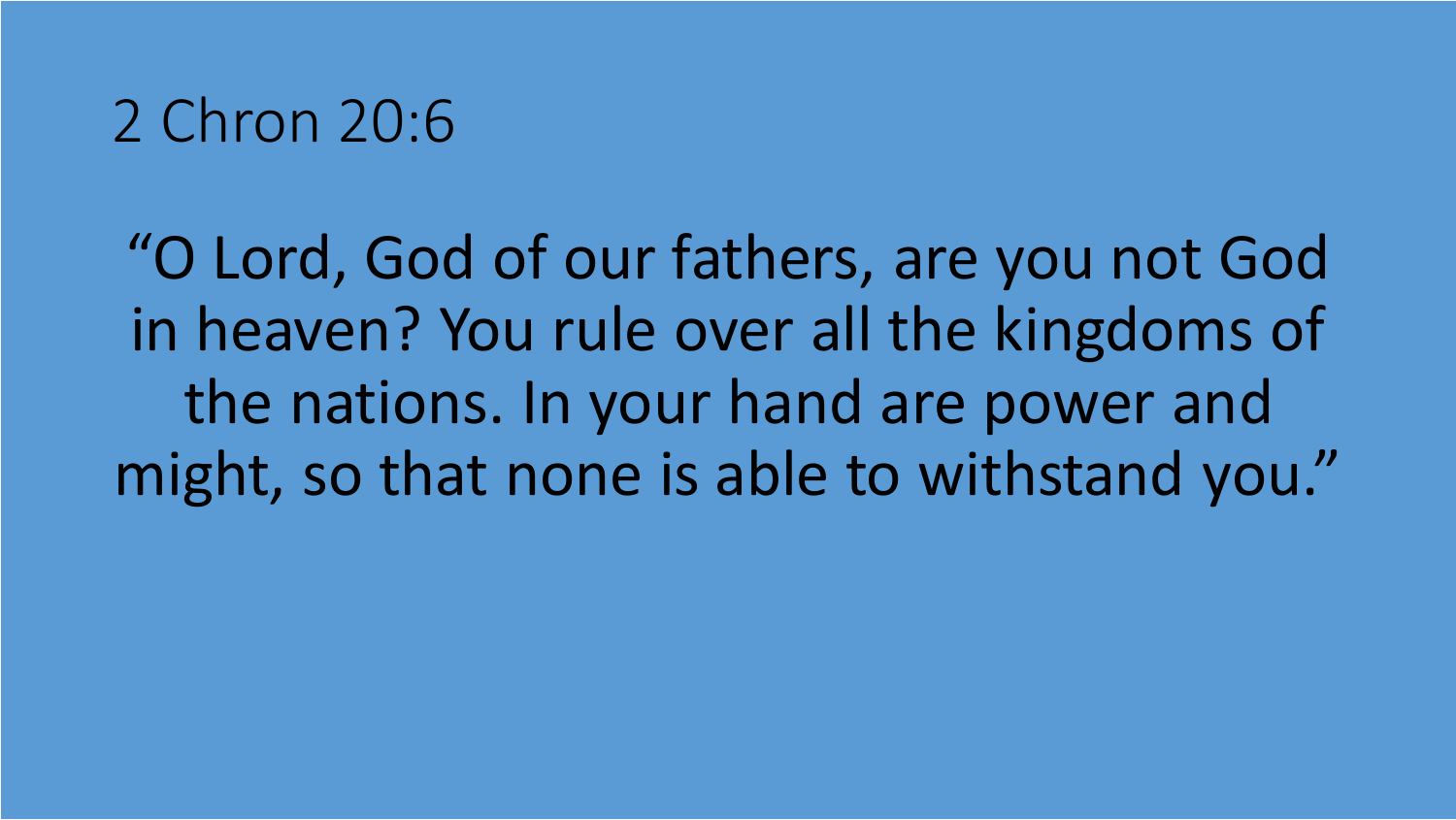#### Gen 50:20

"As for you, you meant evil against me, but God meant it for good, to bring it about that many people should be kept alive, as they are today."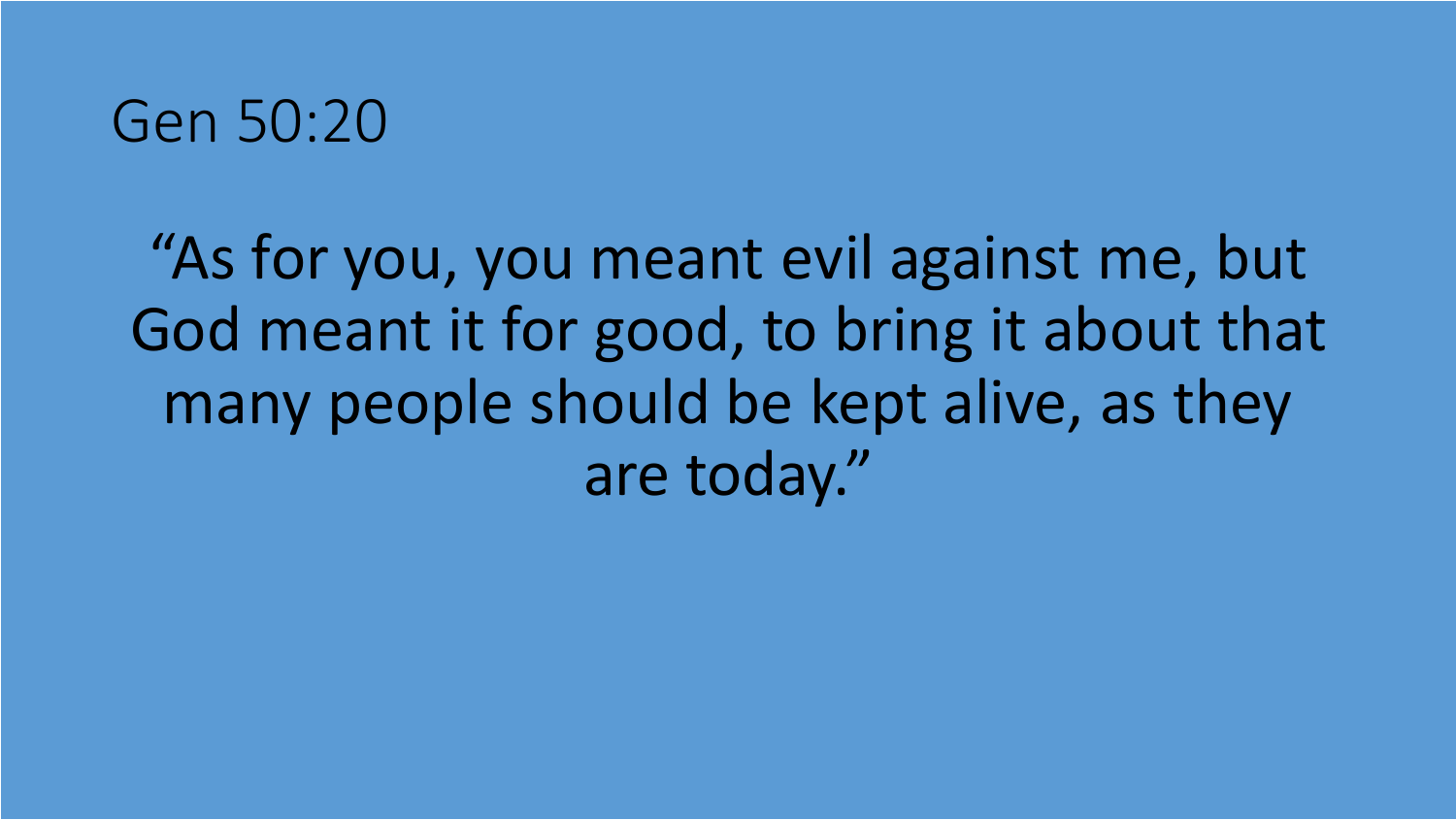## Eph 1:11

In him we were also chosen, having been predestined according to the plan of him who works out everything in conformity with the purpose of his will.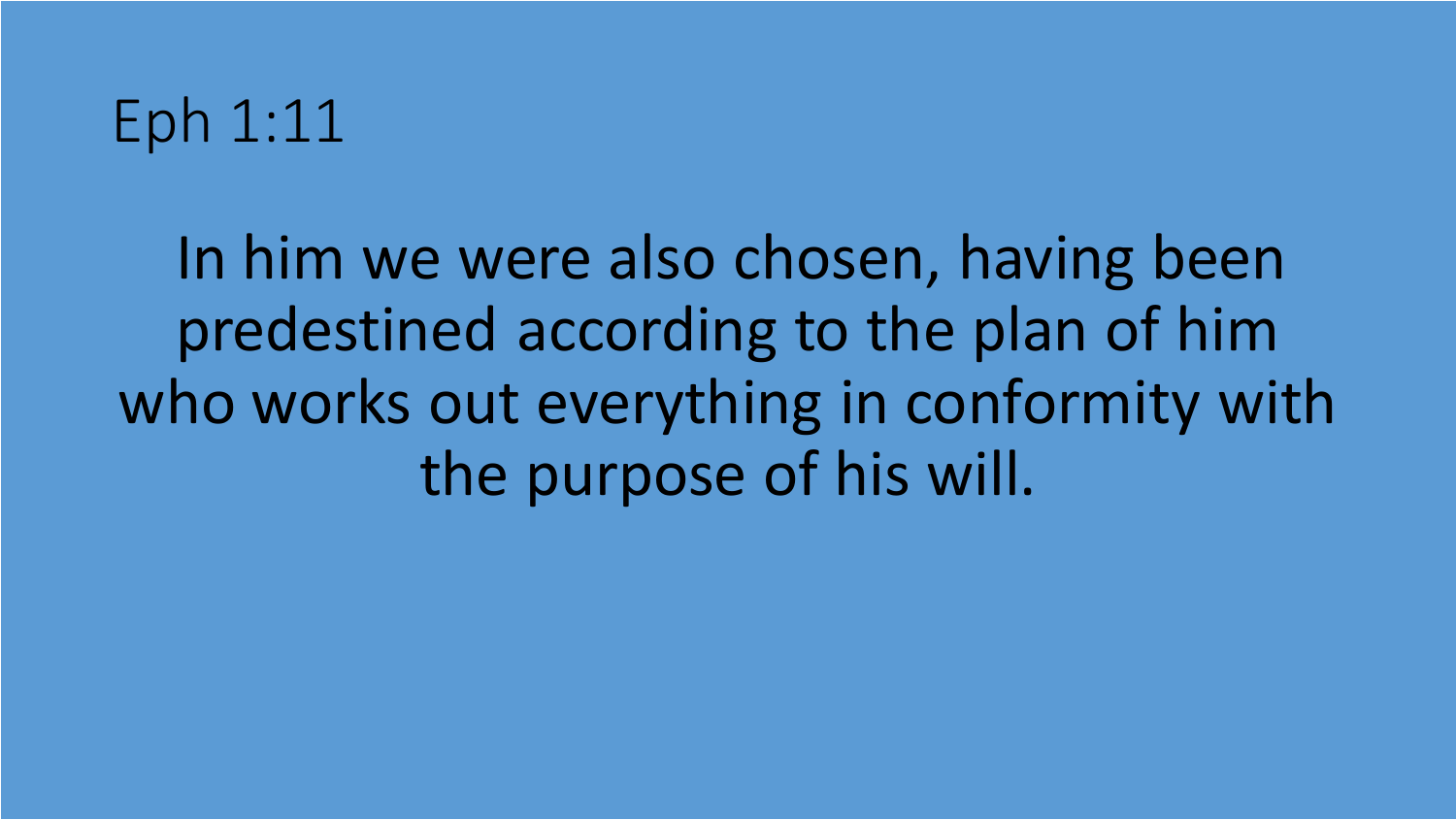#### Psa 135:6

## Whatever the LORD pleases, He does, In heaven and in earth, in the seas and in all deeps.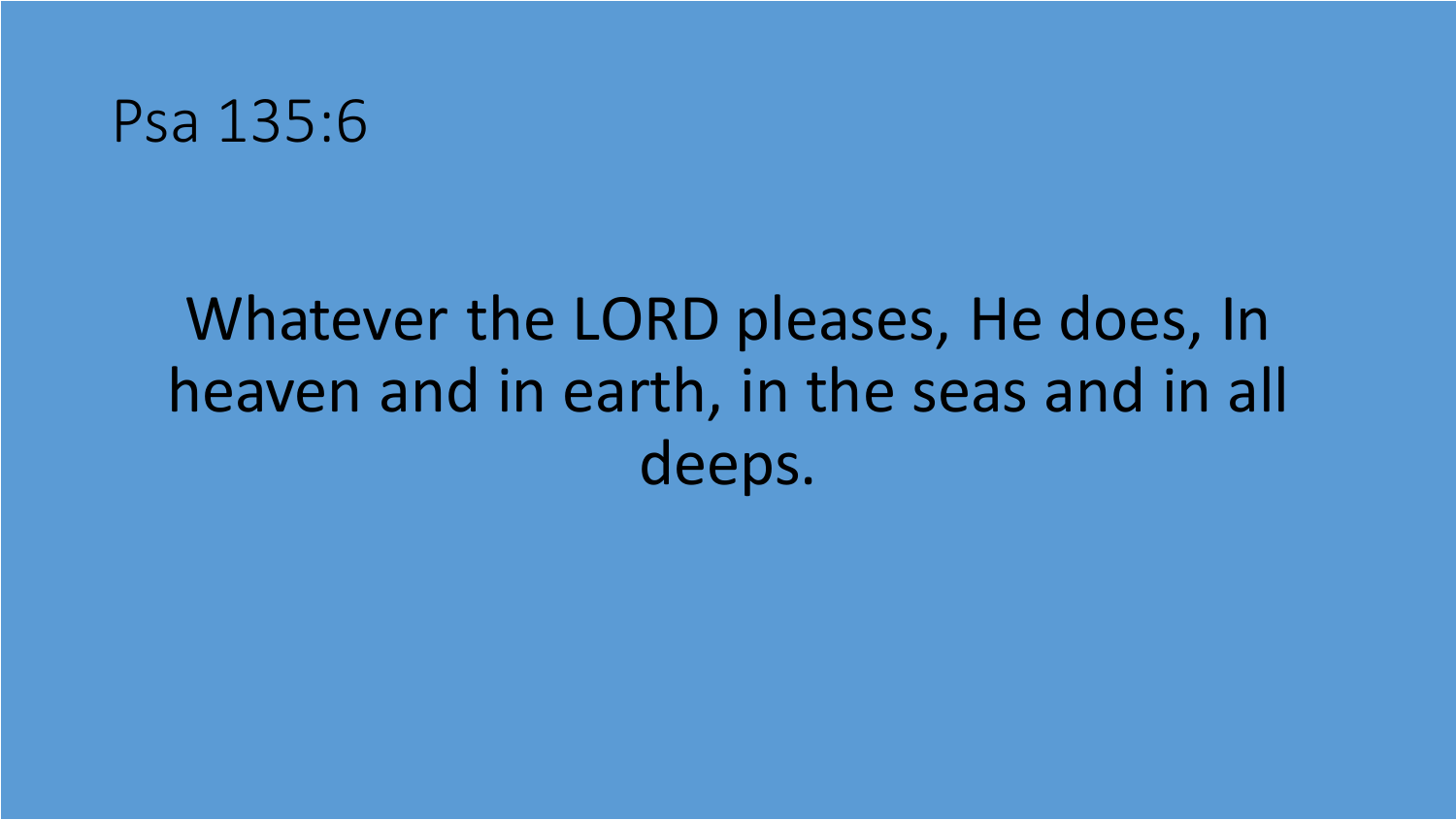#### Psa 139:16

## All the days ordained for me were written in your book before one of them came to be.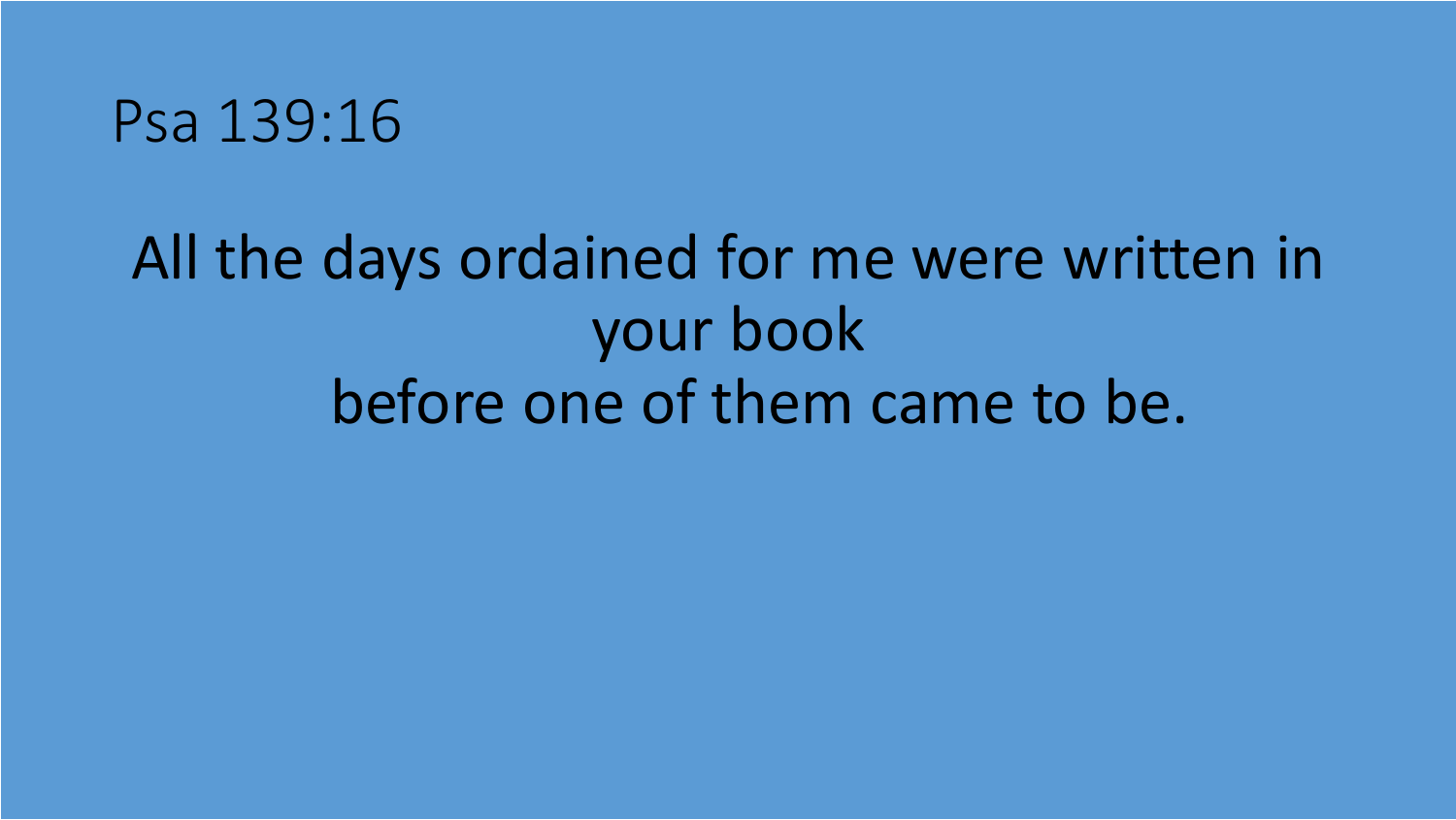#### Proverbs 16:4,9,33

"The Lord works out everything for his own ends – even the wicked for a day of disaster"

"The heart of man plans his way, but the Lord determines his steps."

"The lot is cast into the lap, but its every decision is from the Lord."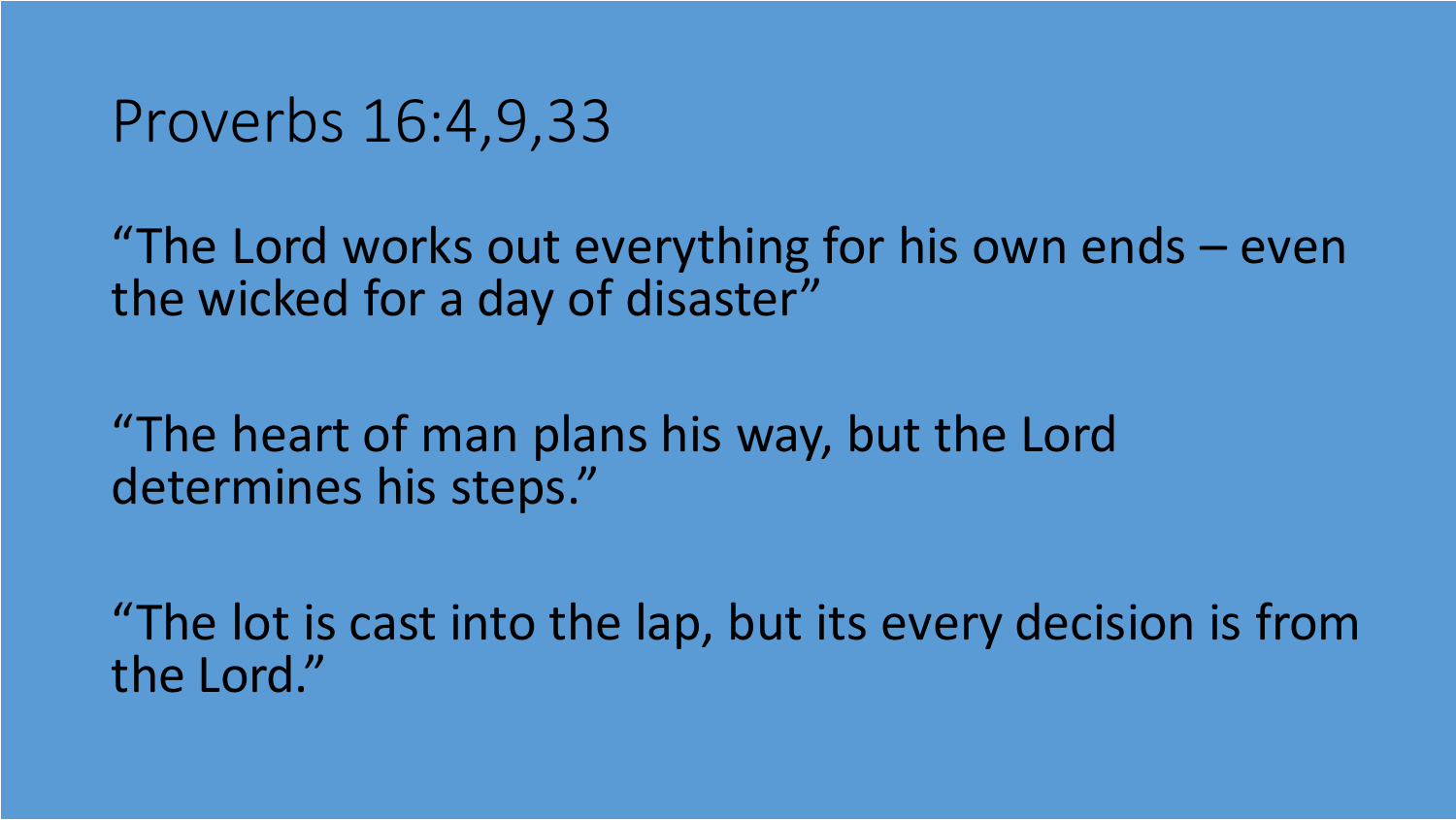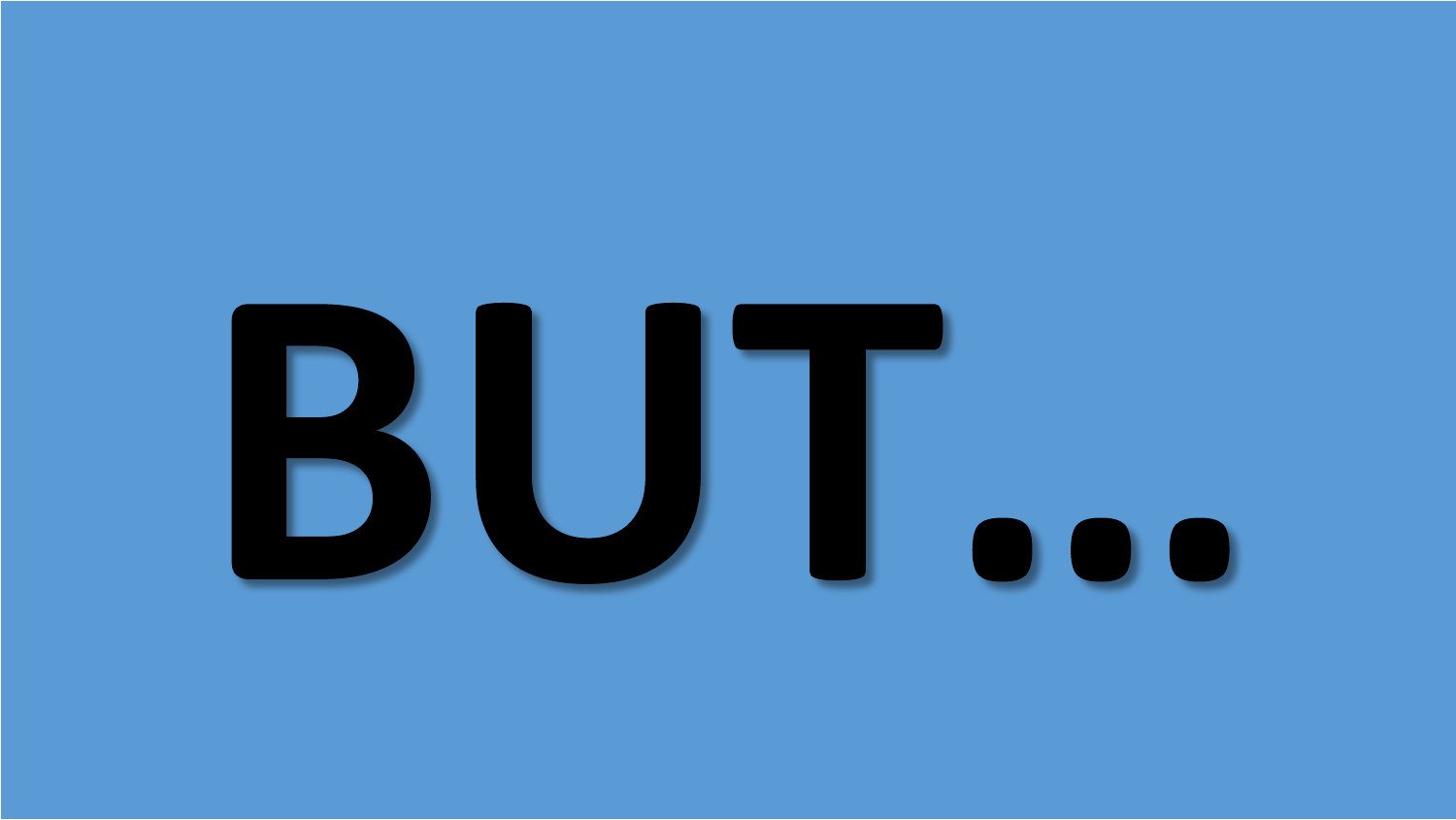

## the whole world is under the control of the evil one.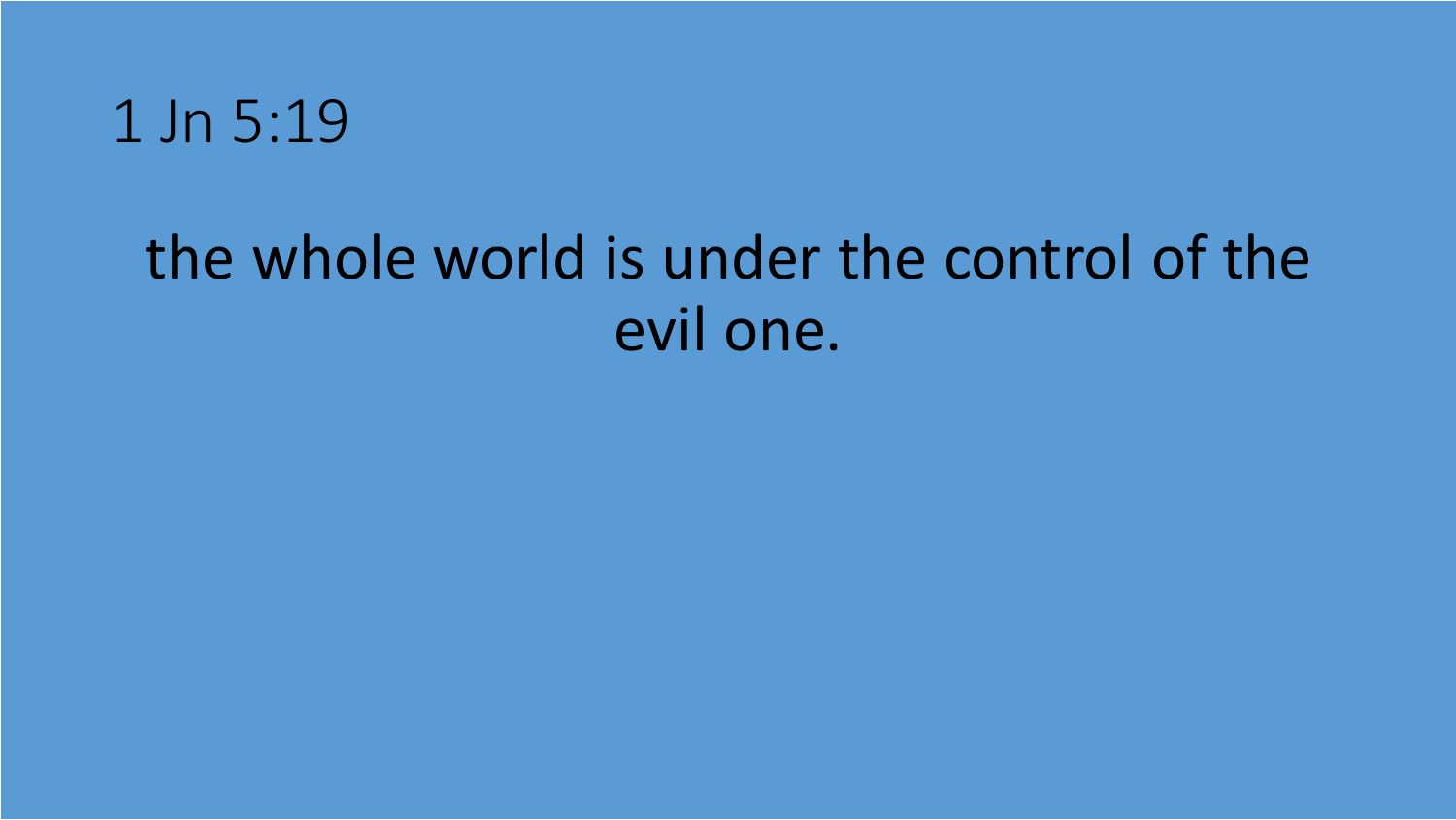#### Mt 23:37

"Jerusalem, Jerusalem, you who kill the prophets and stone those sent to you, how often I have longed to gather your children together, as a hen gathers her chicks under her wings, and you were not willing."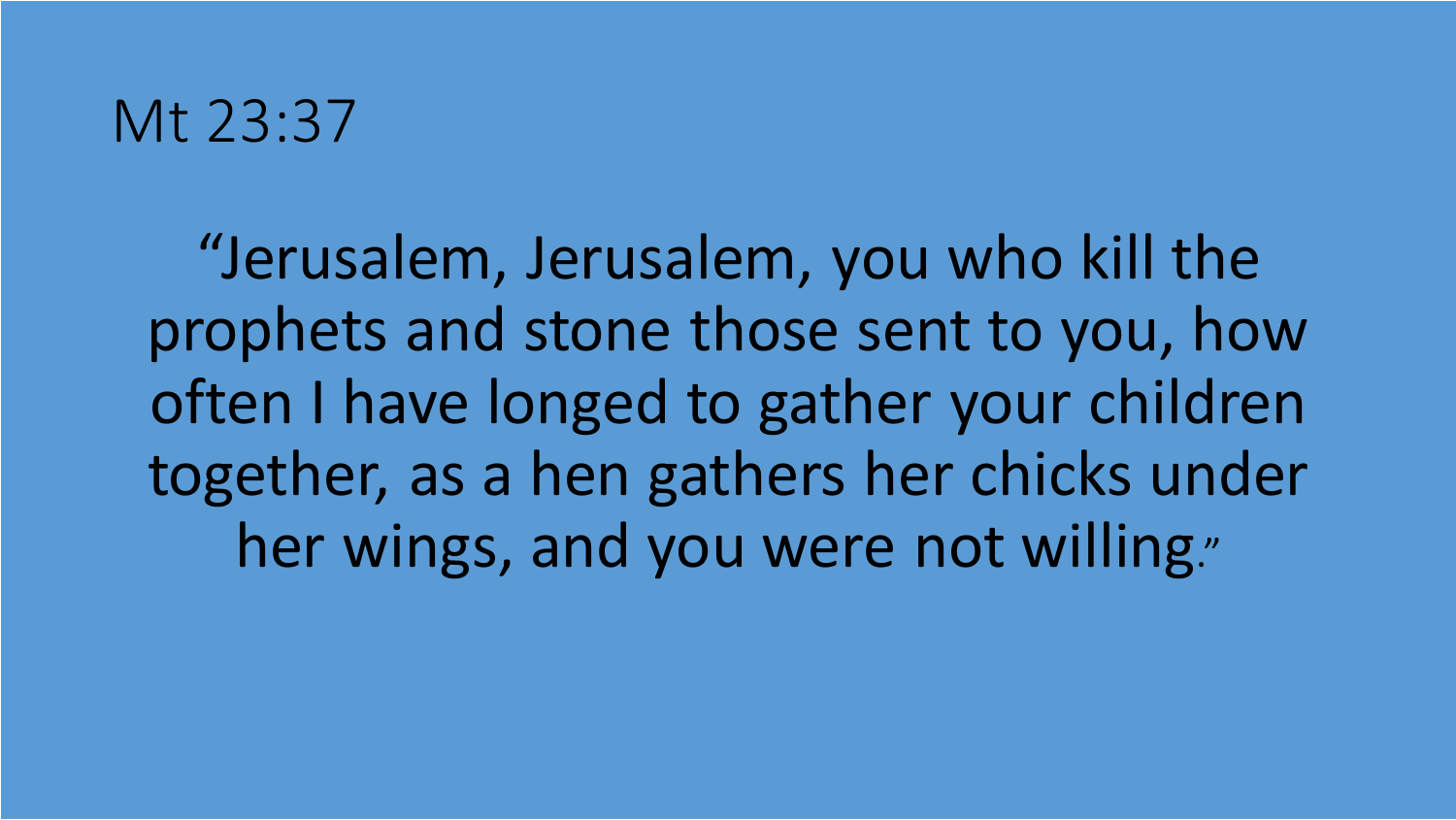#### Mk 6:5-6

He could not do any miracles there, except lay his hands on a few sick people and heal them. He was amazed at their lack of faith.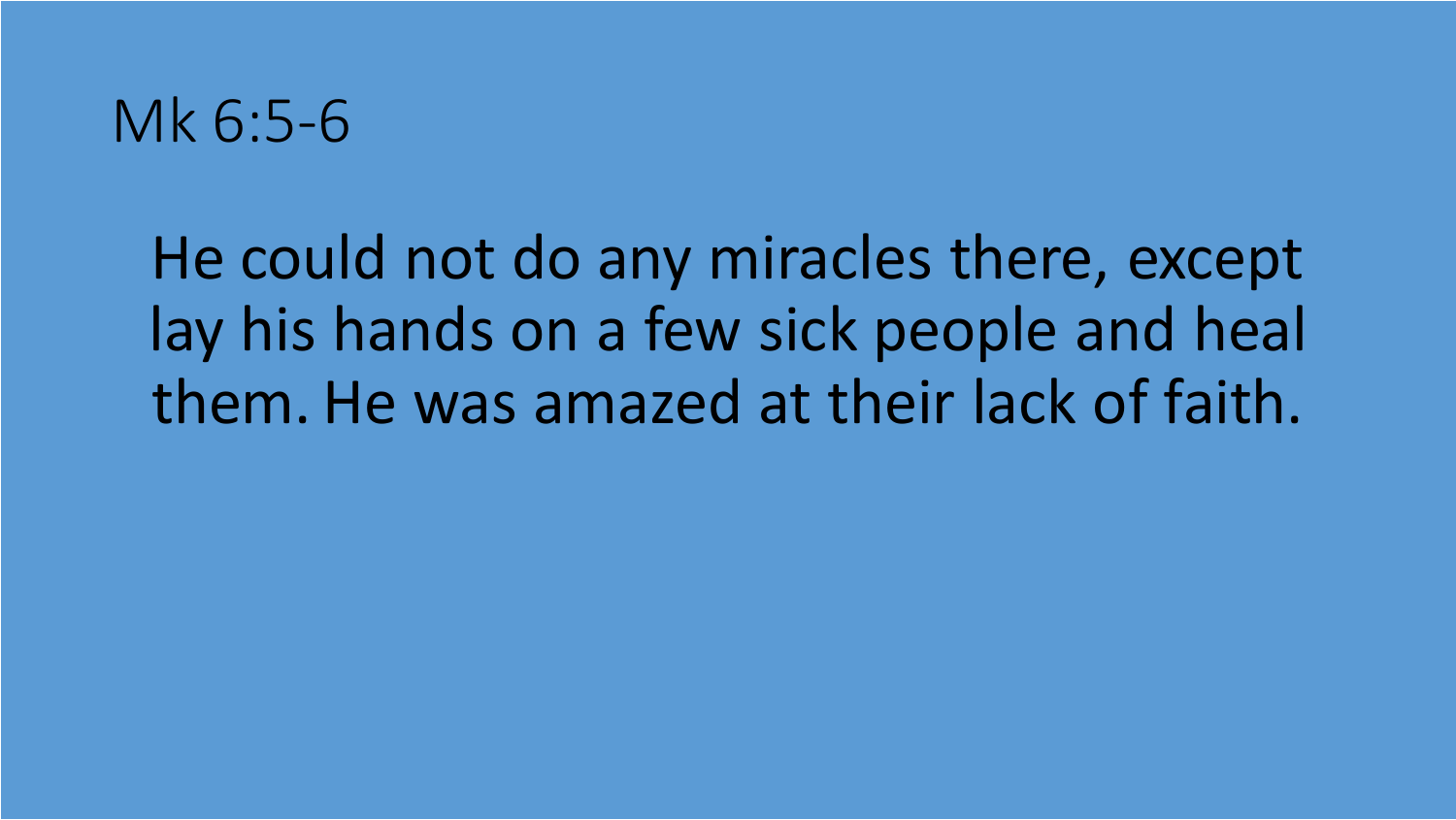#### Acts 7:51

"You stiff-necked people! Your hearts and ears are still uncircumcised. You are just like your ancestors: You always resist the Holy Spirit!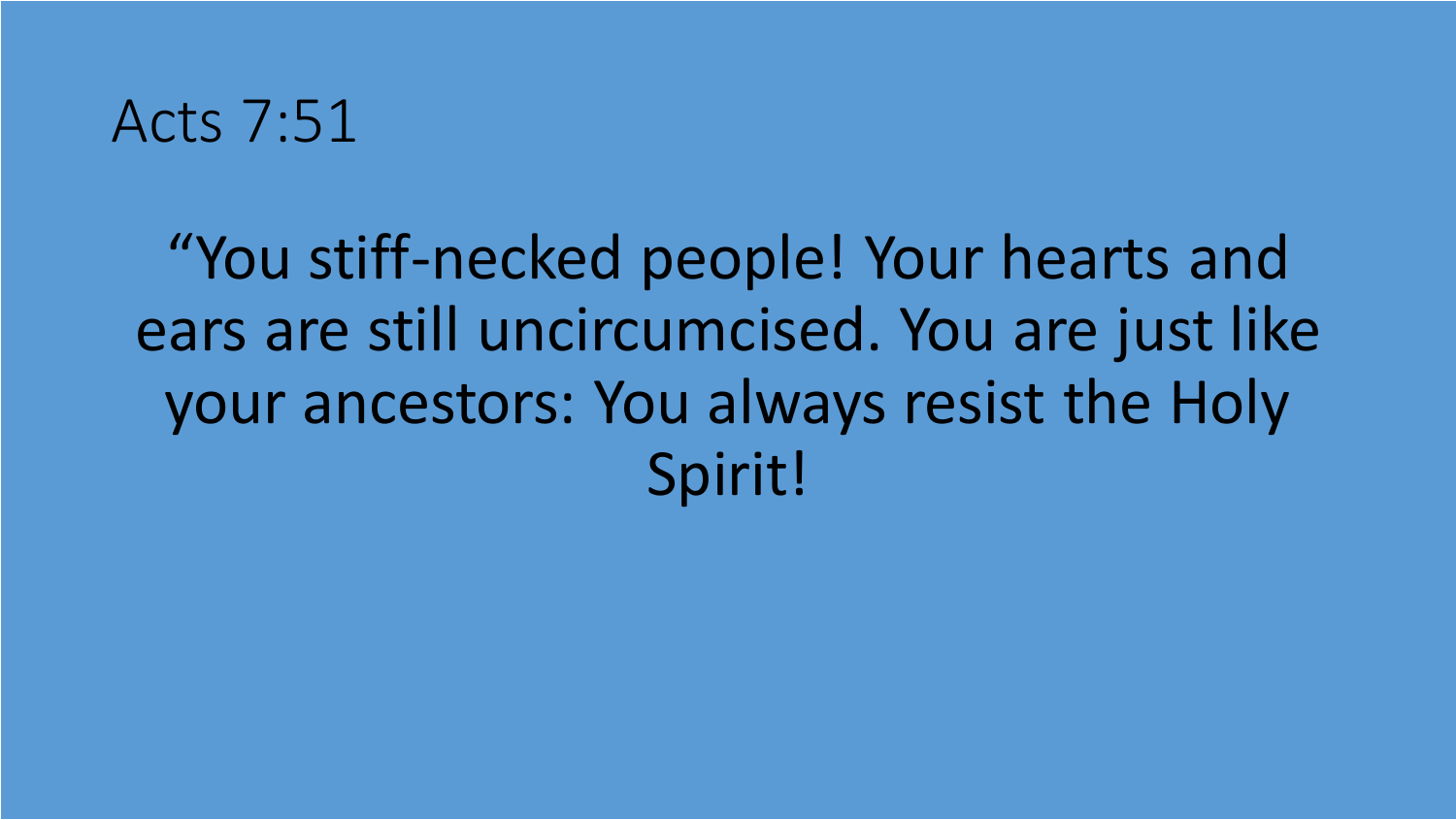

## But the Pharisees and the experts in the law rejected God's purpose for themselves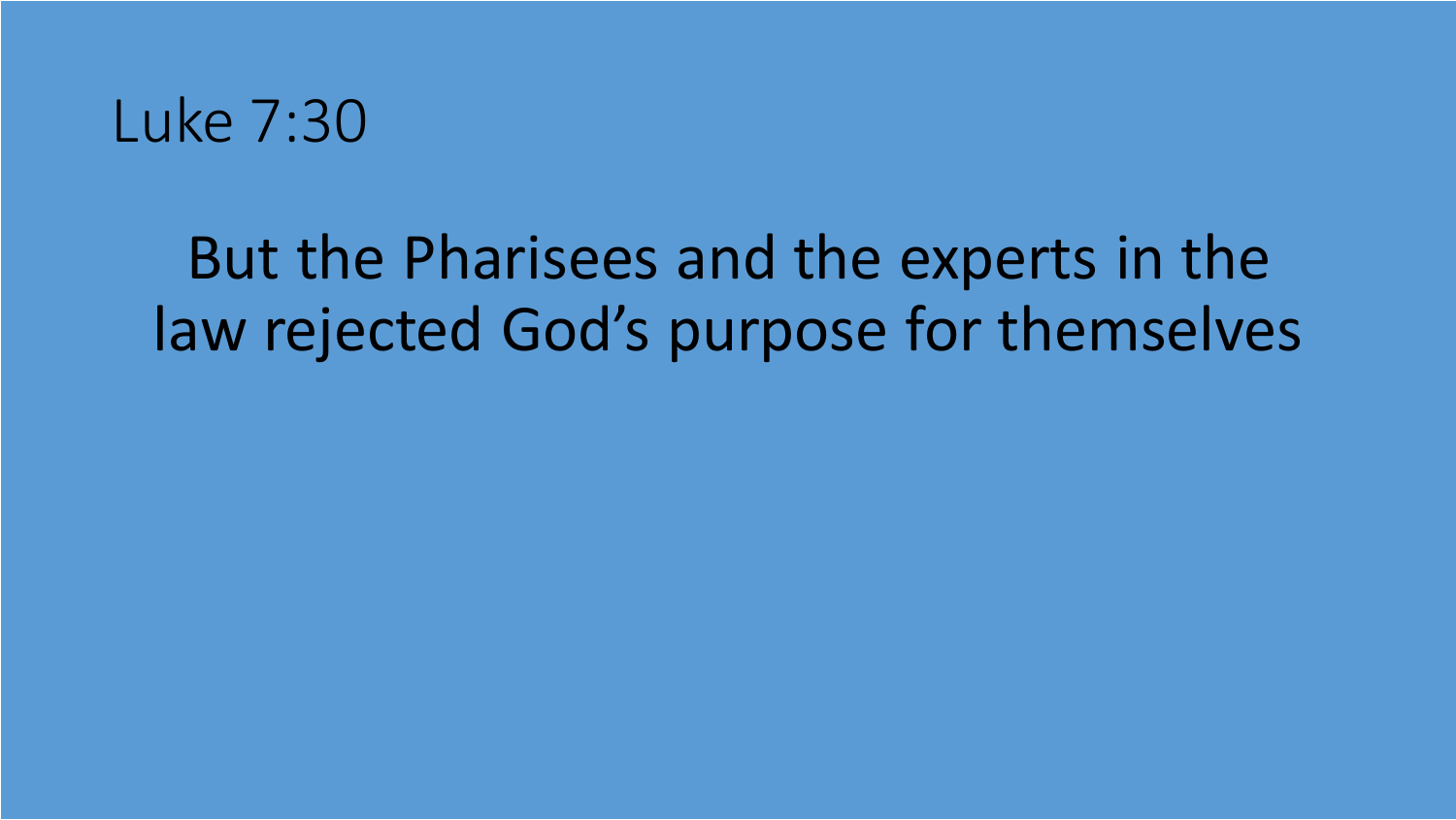#### Psa 78:41 (KJV)

## Yea, they turned back and tempted God, and limited the Holy One of Israel.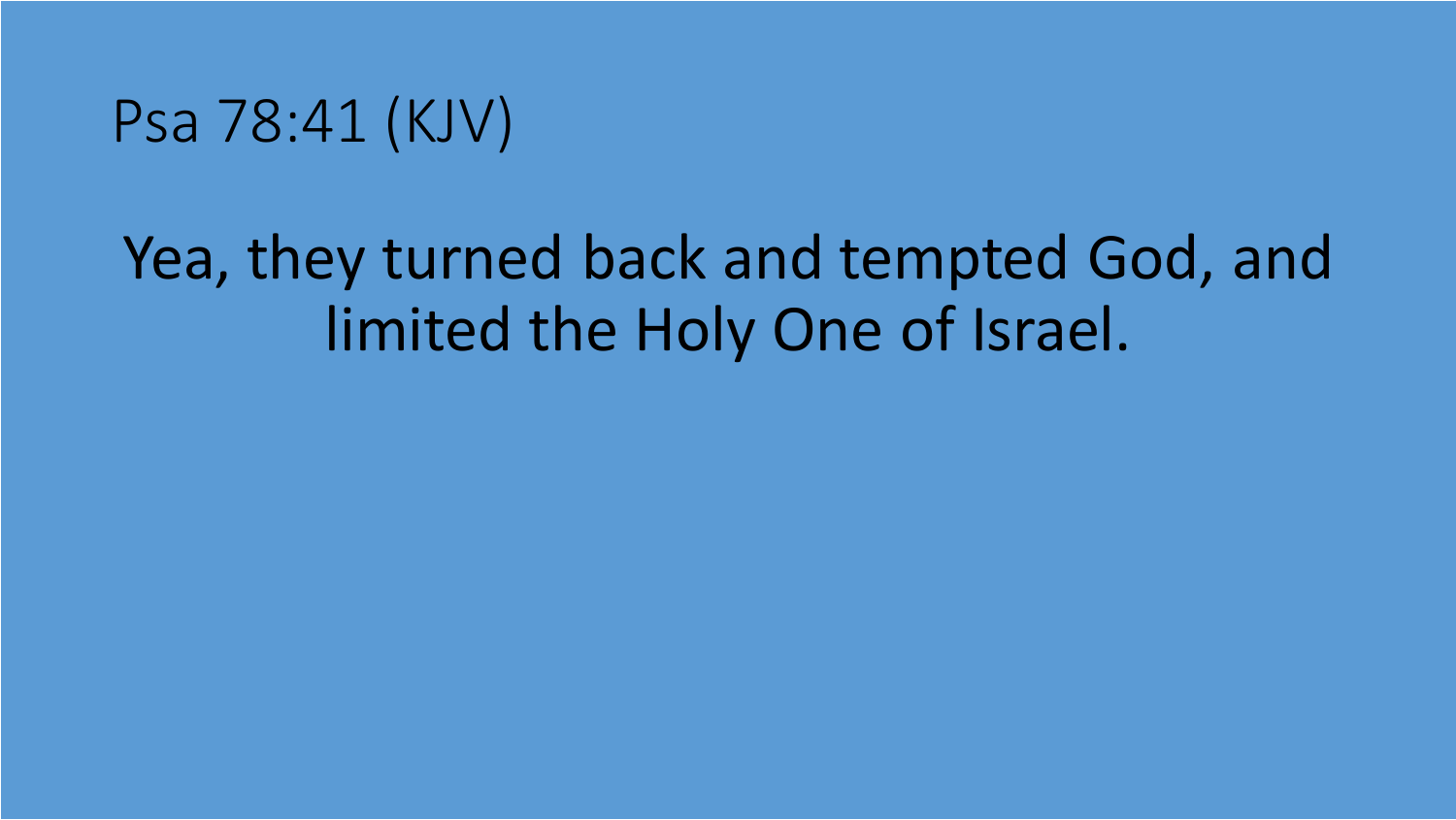#### Heb 2:8

## "Yet, at present, we do not see everything subject to him"